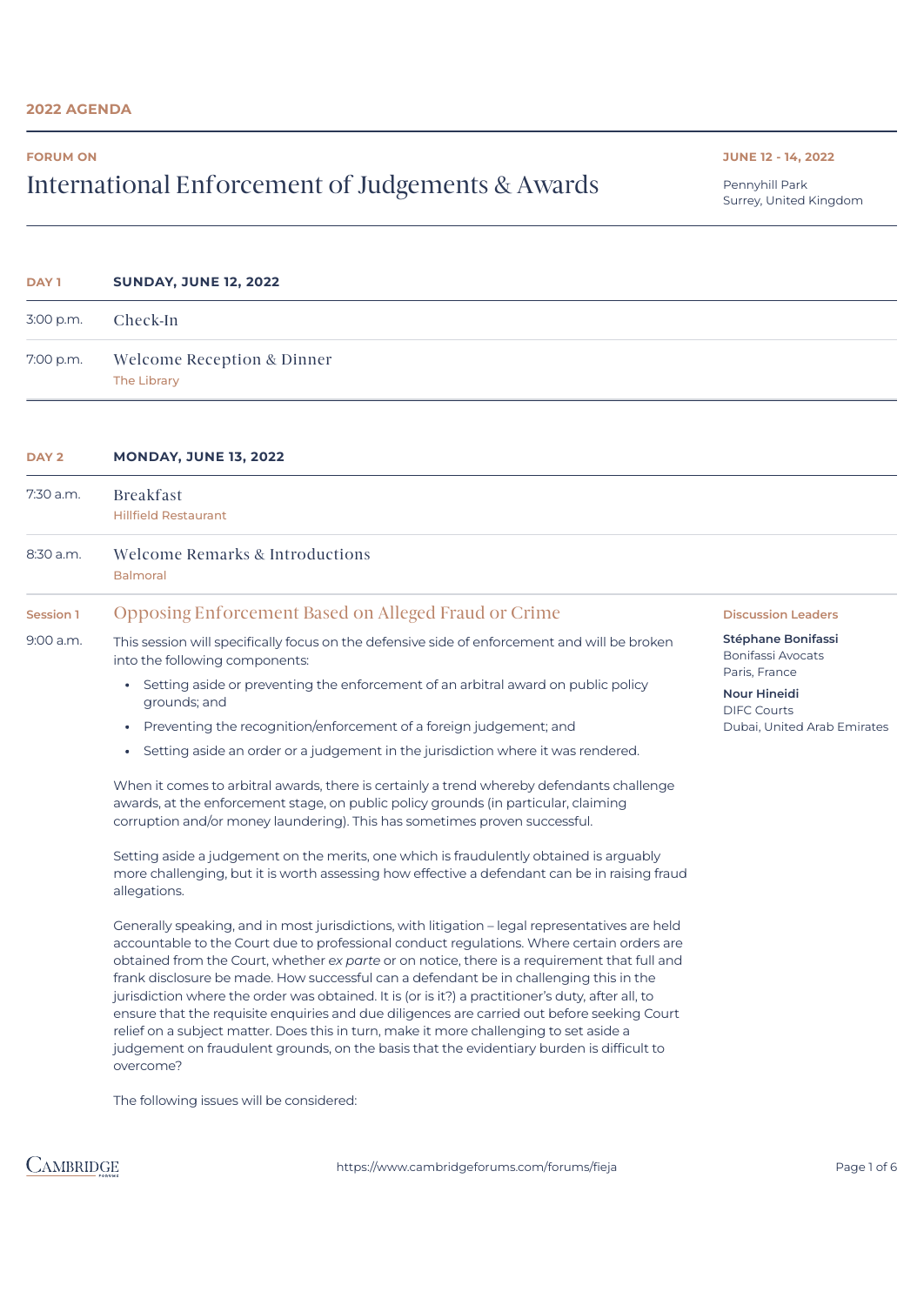- Have defendants had success in challenging arbitral awards at the enforcement stage on public policy grounds, such as corruption, money laundering or fraud? How receptive are your national courts to such arguments?
- In your jurisdiction, is it easy to successfully raise fraud allegations to obtain the setting aside of a domestic decision? Is there a specific procedural route to take? Is the "full and frank disclosure" test one that can be raised with some chances of success, particularly when it comes to *ex parte* applications?
- How successful can one be at challenging the recognition / enforcement of a foreign judgement on fraud allegations, particularly when the decision was rendered in a jurisdiction where fraud is rampant and where the professional standards may not be as strong as in other jurisdictions?

## 10:20 a.m. Refreshments

#### **Session 2** 10:40 a.m. Receivership -v- Involuntary Bankruptcy: Chartering the Best Course to Recovery

Whether a claimant may or should look to enforce a judgement or award internationally through a receivership rather than an involuntary bankruptcy process can be a difficult decision. Both weapons are considered nuclear in a claimant's arsenal of weapons to seize and monetize assets to satisfy a judgement or award, but each brings with it its own pitfalls and difficulties. Neither process provides a simple and easy solution for monetizing a judgement or arbitral award.

This session will look at the advantages and disadvantages of deploying receivership over an involuntary bankruptcy (such as liquidation) from both a civil and common law perspective. We will focus on practical considerations when choosing one process over the other, whether there are other proceedings, especially in civil law jurisdictions, which may be more desirable and achieve a similar outcome, and how factual circumstances, effective control of the assets that are subject to the appointment and their geographical location all play key roles in deciding the best route to take. This will involve considering:

- The jurisdictions in which a receiver can be appointed, which are evolving. We will look at the thresholds that must be met for the appointment of a receiver versus commencement of an involuntary bankruptcy process and whether there are other procedures, especially in civil law jurisdictions, that might achieve a better outcome.
- The effect of the appointment and the duties and obligations of a receiver and those of an officeholder in an involuntary bankruptcy process, including limitations imposed on what the receiver can and can't do by the appointment order and the often-wider statutory powers available to a liquidator or trustee.
- How the asset profile of the debtor drives the suitability of each process and whether another route might be more desirable. In particular:
	- The need for recognition in other jurisdictions and the relief an officeholder may obtain.
	- Ability to obtain the information necessary to trace, secure and monetize assets as well as locating, securing, and monetizing other assets which may be legally and/or beneficially owned by the debtor.
	- The efficiency and cost effectiveness of involuntary bankruptcy proceedings versus receivership and whether there is another more desirable route that can achieve the same result.
	- The interplay of receivership and involuntary bankruptcy proceedings, including mixing and matching the processes across jurisdictions, the tensions between them and lessons learned and the effect of an involuntary bankruptcy proceeding on receivership and vice versa.

#### **Discussion Leaders**

#### **Cosimo Borrelli** Kroll Hong Kong

**Rebecca Hume** Gateley London, United Kingdom

**Kelly Naphtali** Kirkland & Ellis LLP Hong Kong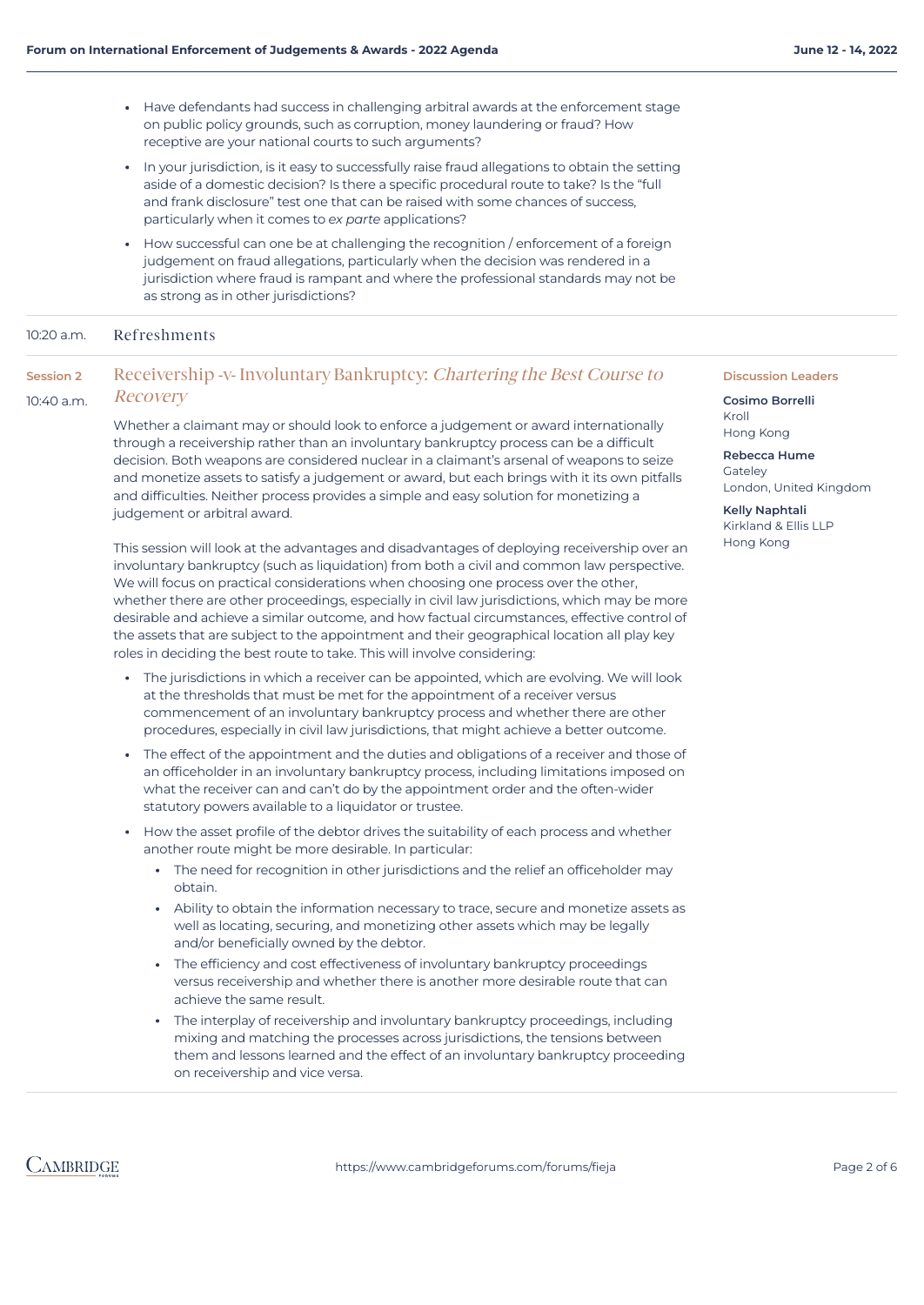| 12:00 p.m. | Luncheon<br><b>Hillfield Restaurant</b>                                                                                                                                                                                                                                                                                                                                                                                                                                                                                                                                                                                                                                                                                                                                  |                                                                                                                                                           |
|------------|--------------------------------------------------------------------------------------------------------------------------------------------------------------------------------------------------------------------------------------------------------------------------------------------------------------------------------------------------------------------------------------------------------------------------------------------------------------------------------------------------------------------------------------------------------------------------------------------------------------------------------------------------------------------------------------------------------------------------------------------------------------------------|-----------------------------------------------------------------------------------------------------------------------------------------------------------|
| Session 3  | Tracing and Recovering Cryptocurrency                                                                                                                                                                                                                                                                                                                                                                                                                                                                                                                                                                                                                                                                                                                                    | <b>Discussion Leaders</b>                                                                                                                                 |
| 1:30 p.m.  | As cryptocurrencies become increasingly widely held, it is important to understand how<br>crypto assets can be found, traced and recovered in the enforcement of judgements and<br>awards. In addition, given that cryptocurrencies can easily be moved around (even more so<br>than fiat currencies), techniques to freeze crypto assets should be considered. This is also<br>critical in the event of crypto theft or fraud.                                                                                                                                                                                                                                                                                                                                          | <b>Matthias Gstoehl</b><br>LALIVE<br>Zurich, Switzerland<br><b>Danielle Haston</b><br>Chainalysis Inc.<br>London, United Kingdom                          |
|            | This session will feature a demonstration of cryptocurrency tracing by Chainalysis, showing<br>the most up-to-date technology for tracing the movement of cryptocurrencies across the<br>blockchain. Illustrations will be given of how the tracing information can be used as<br>evidence in court to freeze and recover crypto assets.                                                                                                                                                                                                                                                                                                                                                                                                                                 | <b>Scott Johnston</b><br>Chainalysis Inc.<br>London, United Kingdom<br><b>Jef Klazen</b><br>Kobre & Kim LLP                                               |
|            | This will be followed by a group discussion of how crypto assets can be identified in the first<br>place and how, in different jurisdictions around the world, it may be possible to enforce<br>judgements and awards against such assets.                                                                                                                                                                                                                                                                                                                                                                                                                                                                                                                               | New York, United States                                                                                                                                   |
| 2:50 p.m.  | Refreshments                                                                                                                                                                                                                                                                                                                                                                                                                                                                                                                                                                                                                                                                                                                                                             |                                                                                                                                                           |
| Session 4  | Investigations and Problem-Solving in the Real World: Tactics and Pitfalls                                                                                                                                                                                                                                                                                                                                                                                                                                                                                                                                                                                                                                                                                               | <b>Discussion Leaders</b>                                                                                                                                 |
| 3:10 p.m.  | A good investigator can make - or break - a case. At the same time, in many cases, a client<br>has already suffered large losses and is not keen (or just do not have the money) to spend<br>large amounts on asset recovery and judgement enforcement. In other cases where<br>external funding has been secured, there may be limited budgets for investigations and<br>recovery. In such situations, it is important to target investigations and investigative tools for<br>the highest-impact areas-but how to determine what these are?<br>There is no one-size-fits-all investigation strategy for a case. The aim of this session is to<br>consider what has worked in the past, as well as highlighting non-traditional investigative<br>and discovery tactics. | Rodrigo Kaysserlian<br>Krikor Kaysserlian<br>Advogados Associados<br>São Paulo, Brazil<br><b>Matthew Taylor</b><br>K2 Integrity<br>London, United Kingdom |
|            | Specific topics include:                                                                                                                                                                                                                                                                                                                                                                                                                                                                                                                                                                                                                                                                                                                                                 |                                                                                                                                                           |
|            | Sequencing and strategy                                                                                                                                                                                                                                                                                                                                                                                                                                                                                                                                                                                                                                                                                                                                                  |                                                                                                                                                           |
|            | • How to get the best value in investigations?                                                                                                                                                                                                                                                                                                                                                                                                                                                                                                                                                                                                                                                                                                                           |                                                                                                                                                           |
|            | • When to bring in investigators and how their mandate may change during different<br>phases of the investigation (pre-litigation, during a case, or after an award)?                                                                                                                                                                                                                                                                                                                                                                                                                                                                                                                                                                                                    |                                                                                                                                                           |
|            | • What types of questions are better, or worse, to ask investigators to assess?                                                                                                                                                                                                                                                                                                                                                                                                                                                                                                                                                                                                                                                                                          |                                                                                                                                                           |
|            | • How to get the most out of an investigator's "scoping phase"?                                                                                                                                                                                                                                                                                                                                                                                                                                                                                                                                                                                                                                                                                                          |                                                                                                                                                           |
|            | Asset searching for recovery and negotiations                                                                                                                                                                                                                                                                                                                                                                                                                                                                                                                                                                                                                                                                                                                            |                                                                                                                                                           |
|            | • What types of assets can bring the most value—not just monetarily but to improve a<br>negotiating position?                                                                                                                                                                                                                                                                                                                                                                                                                                                                                                                                                                                                                                                            |                                                                                                                                                           |
|            | What types of assets are relatively easier and more difficult to recover?                                                                                                                                                                                                                                                                                                                                                                                                                                                                                                                                                                                                                                                                                                |                                                                                                                                                           |
|            | Other international disclosure tools                                                                                                                                                                                                                                                                                                                                                                                                                                                                                                                                                                                                                                                                                                                                     |                                                                                                                                                           |
|            | • What are some investigative techniques that can be used to get materials from more<br>difficult jurisdictions? For example, 1782, receiverships / insolvency techniques, court<br>expert appointment, etc.                                                                                                                                                                                                                                                                                                                                                                                                                                                                                                                                                             |                                                                                                                                                           |
|            | How can these be used to achieve results where roads seem blocked (i.e. enforcement<br>in difficult jurisdictions through corporate law)?                                                                                                                                                                                                                                                                                                                                                                                                                                                                                                                                                                                                                                |                                                                                                                                                           |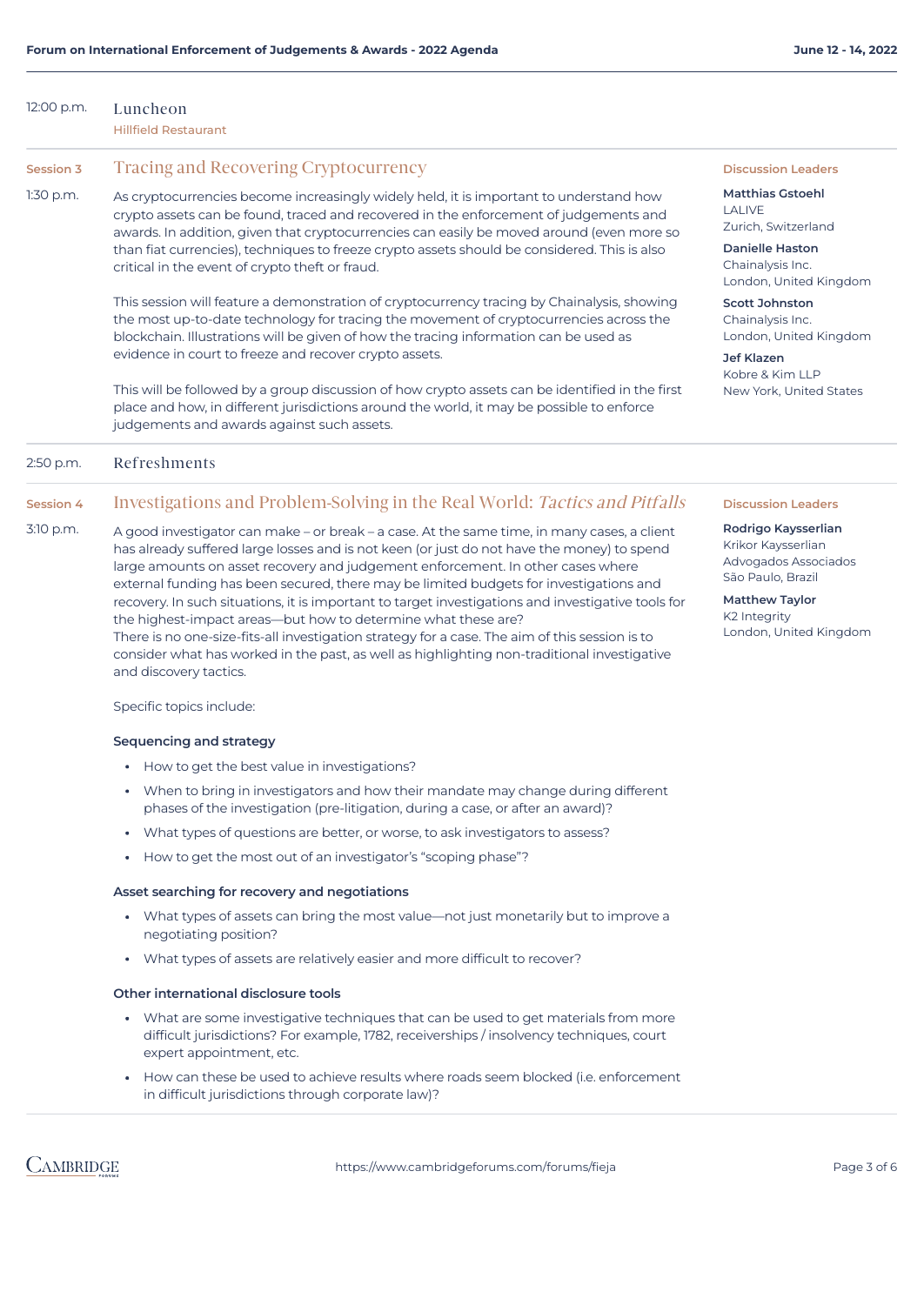| 4:30 p.m.                     | End of Day 2                                                                                                                                                                                                                                                                                                                                                                                                                                                                                                                                                                                                                                                                                                                                                                                                                                                                                                                                                                                                                                                                                                                                                                                                                                                                                                                                                                                                                                                                                                                                                                                                                                                                                                                                                                                                                                                                                                                                                                                                                                     |                                                                                                                                                 |
|-------------------------------|--------------------------------------------------------------------------------------------------------------------------------------------------------------------------------------------------------------------------------------------------------------------------------------------------------------------------------------------------------------------------------------------------------------------------------------------------------------------------------------------------------------------------------------------------------------------------------------------------------------------------------------------------------------------------------------------------------------------------------------------------------------------------------------------------------------------------------------------------------------------------------------------------------------------------------------------------------------------------------------------------------------------------------------------------------------------------------------------------------------------------------------------------------------------------------------------------------------------------------------------------------------------------------------------------------------------------------------------------------------------------------------------------------------------------------------------------------------------------------------------------------------------------------------------------------------------------------------------------------------------------------------------------------------------------------------------------------------------------------------------------------------------------------------------------------------------------------------------------------------------------------------------------------------------------------------------------------------------------------------------------------------------------------------------------|-------------------------------------------------------------------------------------------------------------------------------------------------|
| 7:00 p.m.                     | <b>Reception &amp; Dinner</b><br>The Library                                                                                                                                                                                                                                                                                                                                                                                                                                                                                                                                                                                                                                                                                                                                                                                                                                                                                                                                                                                                                                                                                                                                                                                                                                                                                                                                                                                                                                                                                                                                                                                                                                                                                                                                                                                                                                                                                                                                                                                                     |                                                                                                                                                 |
| DAY <sub>3</sub>              | <b>TUESDAY, JUNE 14, 2022</b>                                                                                                                                                                                                                                                                                                                                                                                                                                                                                                                                                                                                                                                                                                                                                                                                                                                                                                                                                                                                                                                                                                                                                                                                                                                                                                                                                                                                                                                                                                                                                                                                                                                                                                                                                                                                                                                                                                                                                                                                                    |                                                                                                                                                 |
| $7:30$ a.m.                   | <b>Breakfast</b><br><b>Hillfield Restaurant</b>                                                                                                                                                                                                                                                                                                                                                                                                                                                                                                                                                                                                                                                                                                                                                                                                                                                                                                                                                                                                                                                                                                                                                                                                                                                                                                                                                                                                                                                                                                                                                                                                                                                                                                                                                                                                                                                                                                                                                                                                  |                                                                                                                                                 |
| <b>Session 5</b><br>9:00 a.m. | Sanctions, Trade Blocks and Technology: The Current State of Play,<br>Sanctions Risk Management and a Look to the Future<br><b>Balmoral</b><br>Given the immediate and cumulative imposition of sanctions by the US, EU and key allies in<br>reaction to the Russian invasion of Ukraine and the Russian and its allies countersanctions,<br>clients and practitioners are struggling to keep on top of the situation, with each new round<br>introducing further levels of complexity.<br>Given the potential for criminal liability arising for persons who breach or who assist others<br>in circumventing sanctions, it is vital to get it right, however overshooting the mark carries<br>its own risks. Persons in 3rd nations may find they are potentially in breach of sanctions<br>imposed by both sides. Sanctions risk management is key.<br>Technological advances, having driven globalisation, have increased the focus of sanctions<br>regimes in an effort to prevent their circumvention, including a particular focus on crypto<br>currencies and their role in facilitating the circumvention of sanctions is a focus of the US<br>and EU. How will sanctions continue to bite in the crypto universe?<br>In the current environment, it could be argued that we are moving to a "trade block" global<br>environment and that globalisation is, sanction by sanction, becoming a thing of the<br>past. However, we have been here before to some extent with previous sanctions regimes.<br>What lessons are there to be learned from the fall out of those regimes?<br>This session will explore some of the key issues arising, including:<br>• The current state of play: Discussion regarding the key issues arising from the<br>applicable sanctions regimes and how they are impacting transactions, industry and<br>litigation and enforcement.<br>Risk Management: What are the key risks? How can they be managed<br>$\bullet$<br>appropriately? What would you include in a risk management policy?<br>Technology: | <b>Discussion Leaders</b><br><b>Audrey Byrne</b><br>McCann FitzGerald<br>Dublin, Ireland<br><b>Karl Hennessee</b><br>Airbus<br>Toulouse, France |
|                               | • How can data and tech sovereignty be maintained in the context of the current<br>sanctions environment?<br>• The supply of software and cloud services to sanctioned nations or entities can<br>potentially contravene particular sanctions regimes, as can the extraction and<br>exportation of data, sometimes with severe consequences. What are the foreseeable<br>trends in this area?<br>• The use of crypto currency as a means of circumventing sanctions or avoiding                                                                                                                                                                                                                                                                                                                                                                                                                                                                                                                                                                                                                                                                                                                                                                                                                                                                                                                                                                                                                                                                                                                                                                                                                                                                                                                                                                                                                                                                                                                                                                  |                                                                                                                                                 |
| <b>CAMBRIDGE</b>              | judgement has been identified as a key risk by the US Treasury to the US sanctions<br>https://www.cambridgeforums.com/forums/fieja                                                                                                                                                                                                                                                                                                                                                                                                                                                                                                                                                                                                                                                                                                                                                                                                                                                                                                                                                                                                                                                                                                                                                                                                                                                                                                                                                                                                                                                                                                                                                                                                                                                                                                                                                                                                                                                                                                               | Page 4 of 6                                                                                                                                     |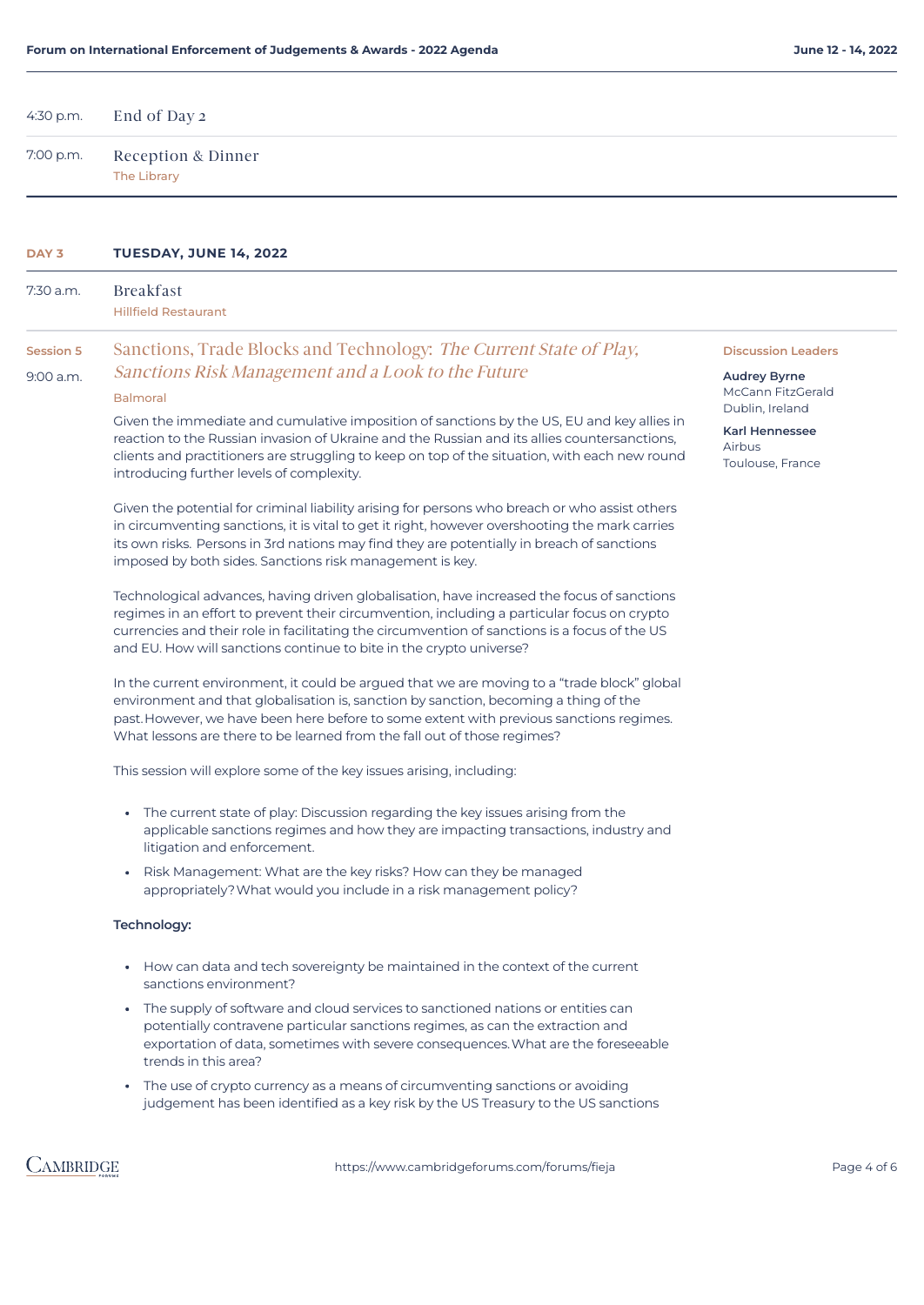regime.What regulation do you see coming down the tracks in this area in your jurisdiction and what existing tools are available?

## **Strategic considerations and looking around corners:**

- The extra territorial effect of US sanctions has long been a source of contention, particularly at EU level.Has this changed as EU sanctions have dramatically increased and are poised to go further?Do Russian countermeasures and third nation responses such as the Chinese Blocking statute and the expectation of further tit-for-tat measures signal an end to the assumption of end-to-end enforcement options?What additional steps become necessary in planning and executing an enforcement strategy today?
- Are we moving to a world where sanctions will continue to escalate and trade blocks are the default position for use by sovereign states who wish to wield influence in a particular situation?If so, what are the consequences for the global economy and how can we navigate doing business in such an environment? What about the implications for enforcement? What specific risks do actors from neutral nations face?

If we take an optimistic global view, what planning can we/should we do for untangling the situation that may be left behind in the event of a diplomatic solution that may be found, but which will certainly not address the myriad of claims and counterclaims that will sprout in its wake?

#### 10:20 a.m. Refreshments & Check-out

#### **Session 6** The Fourth Estate as a Weapon for Lawyers

 $10:50 \text{ a m}$ In this session, we are going to talk about PR campaigns during a litigation process. Our discussion will be divided into several conceptual layers. We will first focus on basic approaches to running a litigation PR campaign and difficulties that can be faced during the campaign in different jurisdictions. We will then overview more particular issues including using defamatory claims against adverse party and/or the lawyers and using social media for assets seeking. We will also talk about lawyers' right to be a spokesperson for their client. At the end of our session, we are going to discuss general PR for the law firms including recent lawfluencers" trend.

Specific topics include:

- Why and how to use a PR campaign in litigation? Are there any differences for claimants and defendants? What are the benefits and what are the risks (losing a case,contempt of court, for example)? Is it better to be proactive or reactive? When should it be used with caution? Are there any specificities in relation to enforcement work (more tailored communication to mentalities of place(s) of assets) (Bedzhamov case)?
- Use of defamation claims against adverse party and/or their lawyers (on the rise in Switzerland) as guerilla tactics to disrupt litigation.
- From a communication perspective, are lawyers the right spokespersons for their clients, even on technical aspects of litigation?
	- Lawyers' interaction with an independent press;
	- Lawyers' commentaries about proceedings on social networks.
- New trends in defamation cases:
	- Who is liable for defamation in social media?
		- 1) Providers; and/or
		- 2) Users primary or secondary (e.g., liking an offensive social media post sufficient to be criminally liable for defamation in Switzerland).

## **Discussion Leaders**

**Thomas Eymond-Laritaz HIGHGATE** London, United Kingdom

**Benoît A. Mauron** LALIVE Geneva, Switzerland